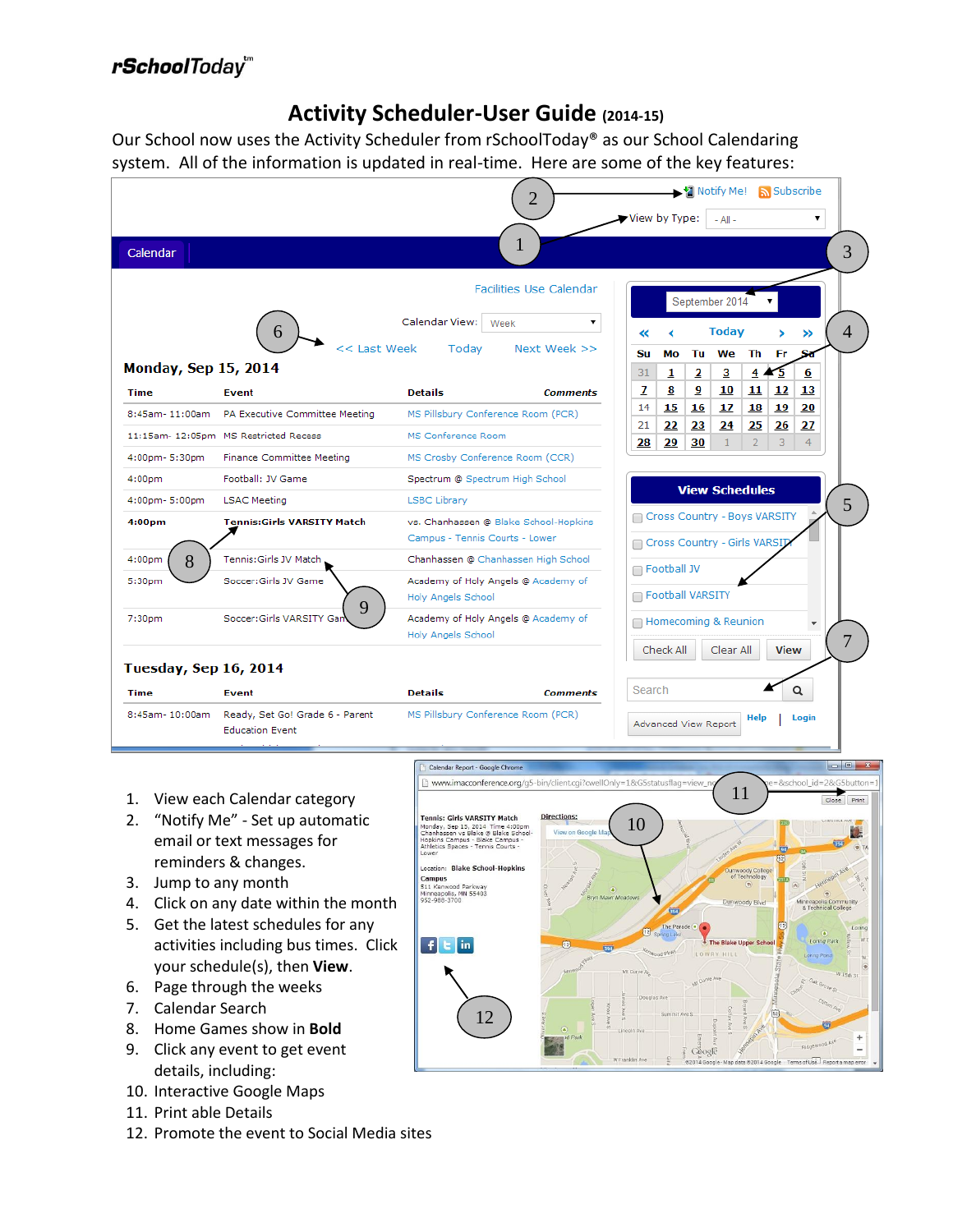### Notes about **Viewing Schedules** (item #5 above):

If you have a pop-up blocker on your computer, the first time you try to view a schedule, it may not open up. You will need to "allow pop-ups from this site."

|                             | Calendar Report - Google Chrome |                            |                                                                             |        |                  | 15<br>14<br>$ -$<br>x                        |
|-----------------------------|---------------------------------|----------------------------|-----------------------------------------------------------------------------|--------|------------------|----------------------------------------------|
|                             |                                 |                            | www.imacconference.org/q5-bin/client.cgi?cwellOnly=1&G5statusflag=view&scho |        |                  | vschool_id=2&G5button=13&G5eenie=768&vw_scho |
|                             |                                 |                            |                                                                             | 13     |                  | ีซ ล<br>Subscribe                            |
|                             | Football VARSITY Schedule       | (as of 08-07-14)           |                                                                             |        |                  | Email this<br>Print<br>Download<br>Close     |
|                             |                                 |                            |                                                                             |        |                  | Change View: Day/date<br>۷.                  |
| <b>Type</b>                 | Time                            | Opponent                   | <b>Location</b>                                                             | Bus    | <b>Dismissal</b> | <b>Comments</b>                              |
| Friday, Aug 29, 2014        |                                 |                            |                                                                             |        |                  |                                              |
| Game                        | 7:00PM                          | Jordan                     | <b>Blake School-Hopkins Campus -</b><br><b>Gordy Aamoth Stadium</b>         |        |                  |                                              |
| Thursday, Sep 4, 2014       |                                 |                            |                                                                             |        |                  |                                              |
| Game                        | <del>5:00PM</del>               |                            | <del>. Hioh :</del>                                                         |        |                  | (Date Changed<br>17                          |
| Friday, Sep 5, 2014         |                                 |                            |                                                                             |        |                  | 18                                           |
| Game                        | 5:00PM                          | Away vs. Park Center       | Park Center High School                                                     | 3:00PM | 2:45PM           | (Time Changed)                               |
| Friday, Sep 12, 2014        |                                 |                            |                                                                             |        |                  |                                              |
| Game                        | 4:00PM                          | Away vs. Spectrum          | Spectrum High School                                                        | 2:30PM | 2:15PM           | (Date & Time Changed from 09-04-14)          |
| <b>Friday, Sep 19, 2014</b> |                                 |                            |                                                                             |        |                  |                                              |
| Game                        | 7:00PM                          | <b>Providence Academy</b>  | <b>Blake School-Hopkins Campus -</b><br><b>Gordy Aamoth Stadium</b>         |        |                  |                                              |
| Saturday, Sep 27, 2014      |                                 |                            |                                                                             |        |                  |                                              |
| Game                        | 3:30PM                          | Away vs. Minnehaha Academy | Minnehaha Academy North<br>Campus                                           |        |                  |                                              |
| Thursday, Oct 2, 2014       |                                 |                            |                                                                             |        |                  |                                              |
| Game                        | 7:00PM                          | <b>SPA/MPA</b>             | <b>Blake School-Hopkins Campus -</b><br><b>Gordy Aamoth Stadium</b>         |        |                  |                                              |
| Friday, Oct 10, 2014        |                                 |                            |                                                                             |        |                  |                                              |
| Game                        | 7:00PM                          | Away vs. Breck             | Breck School - McKnight Stadium                                             |        |                  |                                              |
|                             | Wednesday, Oct 15, 2014         |                            |                                                                             |        |                  |                                              |
| Game                        | 7:00PM                          | Minnehaha Academy          | <b>Blake School-Hopkins Campus -</b>                                        |        |                  |                                              |

13) View Bus Time and Early Dismissal

14) Print schedules

15) Email schedules. Cool Tip: This sends a link with the latest version of the schedule. Don't bother to include attachments, since the link in these emails is ALWAYS the MOST up-to-date information and the recipient can then choose to print or download, or export, etc. 16) Subscribe to schedules. This will push your schedules to your iPhone, iPod, Droid, iPad, Outlook, Google Calendar, and automatically send you any schedule changes.

17) Get different views of the schedule, including the popular **Month view**.

Alpine Boys VARSITY

18) Download a file of schedules to various file formats.

#### Notify Me! **NOTIFY ME! Automatic notifications and reminders**

Click "Notify Me" from the main calendar screen (see #2 above).

First, choose which competitive activities you want by checking them off on the list.

| Cross Country Boys VARSITY  |
|-----------------------------|
| Cross Country Girls VARSITY |
| Football JV                 |
| Football VARSITY            |
| Nordic Boys VARSITY         |
| Soccer Boys C TEAM          |
| Soccer Boys JV              |
| Soccer Boys VARSITY         |
| Soccer Girls JV             |
|                             |

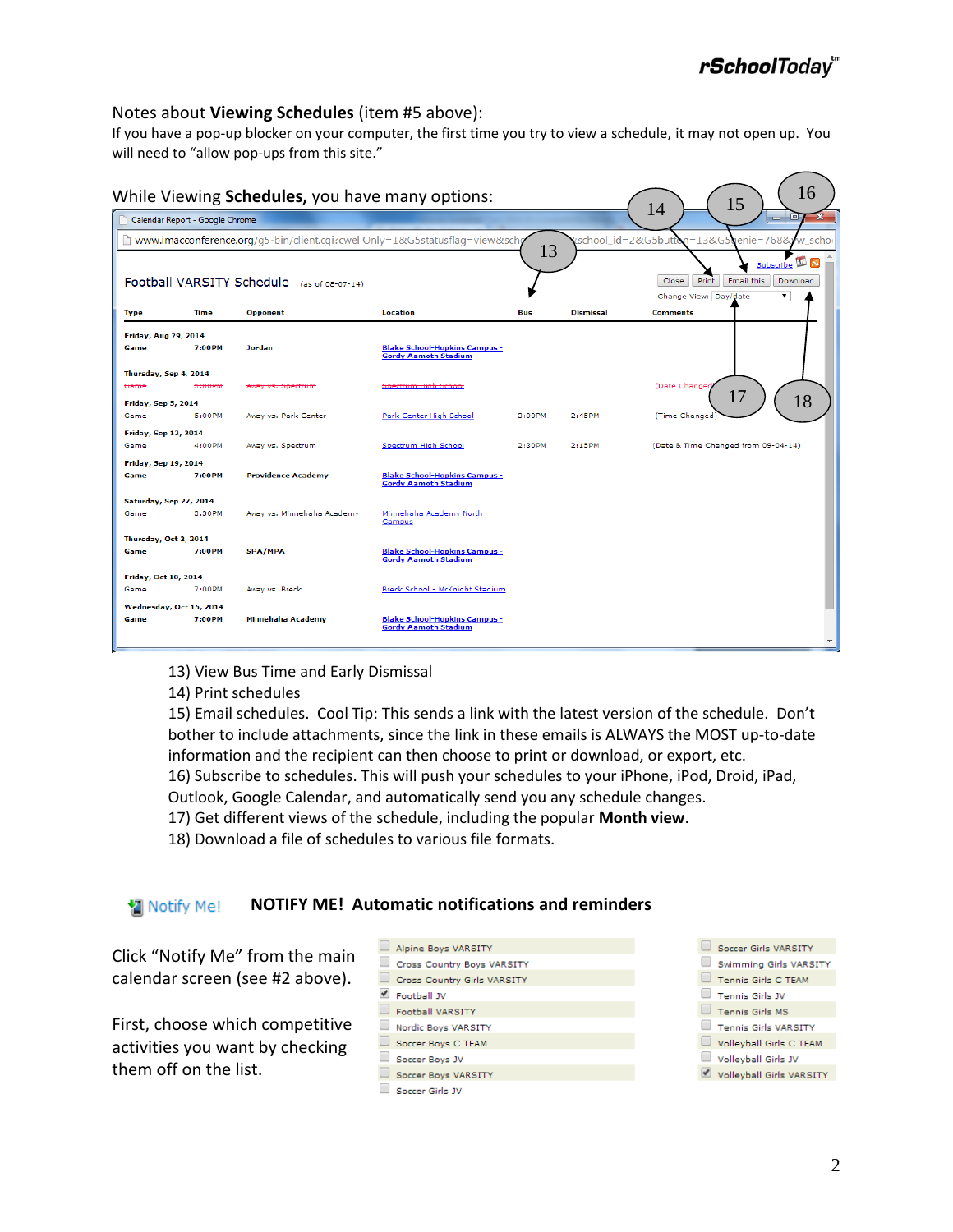Then click **Continue >>** to move to the list of all "non-competitive" school activities published on the calendar.



Click **Continue** to set your desired notifications and reminders. All are optional.



and change these settings. When completed, click **Save Settings** and you are finished!

| << Back to Calendar<br><< Back one Screen<br><b>Save Settings</b>                                                                                        |
|----------------------------------------------------------------------------------------------------------------------------------------------------------|
| Here is where you set up your name and email address and also set up a password so that if you ever want to edit these settings, you can login to do so. |
| Your First Name:                                                                                                                                         |
| Last Name:                                                                                                                                               |
| <b>Email Notifications:</b>                                                                                                                              |
| Email Address:                                                                                                                                           |
| A Second Email Address:                                                                                                                                  |
| (to also receive notifications)                                                                                                                          |
| Create Your Password:                                                                                                                                    |
| (letter or numbers)                                                                                                                                      |
| <b>Cell. Phone Text Message Notifications:</b>                                                                                                           |
| Cell, Phone Number:                                                                                                                                      |
| All phone numbers are 10 digits with no<br>dashes (example: 8885585588)                                                                                  |
| Mobile Provider: -- Choose Mobile Provider --                                                                                                            |
| $\check{}$                                                                                                                                               |